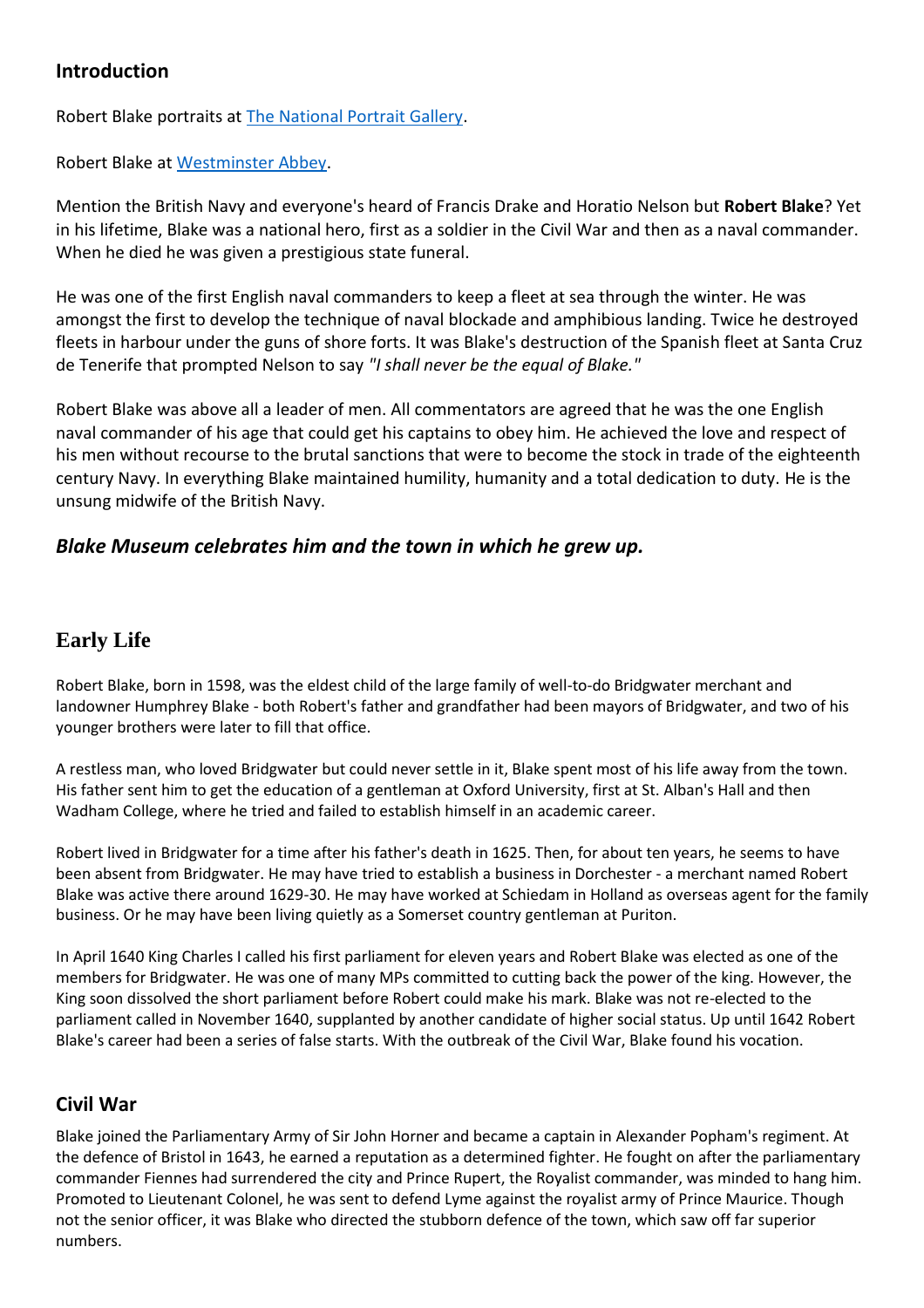Blake moved on to Taunton in the late spring of 1644 to raise a new regiment for parliament. The new regiment, in turn, was dispatched to join the army of the Earl of Essex, leaving Blake as Governor of the town with a makeshift force of 1,000. Between October 1644 and July 1645, Taunton endured three sieges, successively blockaded by Edmund Wyndham, Governor of Bridgwater, Sir John Berkley and Lord Goring.

By the end of his heroic defence of Taunton, the town, with the exception of the castle, was all but destroyed and the people starving - but the news had made Blake a hero in London. In November 1645, Blake went on to besiege and capture the last Royalist stronghold in Somerset, Dunster Castle, which surrendered in April 1646.

By the end of the First Civil War Blake was an established figure in the new hierarchy. Governor of Taunton, again MP for Bridgwater, his name appears in both parliamentary and county committees of the time. Staunchly antiroyalist, he was nevertheless a man of conservative social and religious views - typical of the Presbyterian establishment of the time. The growing differences between the army and parliament were an embarrassment to him. He took no part in the trial and execution of the King in January 1649.

### **General-at-Sea**

Less than a month later, Blake was appointed one of three commanders of the English Navy with the title General-at-Sea.

His two colleagues were also men of the South West. Edward Popham, a close friend, was from an important landed Somerset family. Richard Deane, a Devon man, was the commander of the artillery in the New Model Army.

To appoint landsmen to naval commands was quite usual at the time. Only Popham had previous naval experience. More significantly the three were officers and were to share command. At this point the Navy was regarded as unreliable, even disloyal. In 1648, some ships had deserted to the Royalists. Warwick, the parliamentary commander, had a reputation of inaction. What were needed were leaders who were men of action and proven administrators; above all men who could be trusted by both parliament and the army to get the job done.

# **Pursuit of the Royalists**

Blake and Deane spent their first weeks in office issuing orders to make the Navy a reliable fighting unit again. Then, they were off to deal with Prince Rupert's royalist squadron, which they shut up in Kinsale, in southern Ireland. Only one of the three Generals-at-Sea could be spared to continue the blockade - two were needed for other duties. Blake, chosen by lot, stayed out into his first rough winter at sea. He took to his new life and turned down the offer of a very senior military command in Ireland. Twice bad weather drove Blake's squadron from Kinsale. On the second occasion, in October 1649, Rupert escaped and headed for Portugal.

In March 1650 Blake sailed with a fresh fleet to deal with Rupert. The latter had sought safety in Lisbon, where King John of Portugal was sympathetic to the royalist cause. On arriving, Blake attempted to force his way up the River Tagus, only to be fired at by the forts defending Lisbon. He retired to blockade the entrance to the river. To mount a full-scale attack on Rupert in harbour would precipitate war with Portugal so Blake had to content himself with prolonged diplomatic negotiations to persuade King John to force Rupert out to sea.

Rupert made a bid for freedom only to be forced back by Blake. In September, Rupert made a second attempt to break out and there was a direct confrontation between the ships of the opposing admirals. Again, Rupert retreated behind the safety of the Portuguese forts. A week later, Blake's ships were able to attack and capture a number of the incoming Portuguese Brazil fleet. In this action, Robert's brother Captain Benjamin Blake, commanding the *Assurance* distinguished himself.

Shortage of supplies and water forced Blake to abandon the blockade of the Tagus and sail south to Cadiz. Here he encountered a potentially hostile French squadron. Stories of his capture of one of them (the *Jules*, a more powerful ship than Blake's) are part of Blake folklore.

Rupert took the opportunity to slip out of the Tagus and into the Mediterranean, thinking Blake had gone home.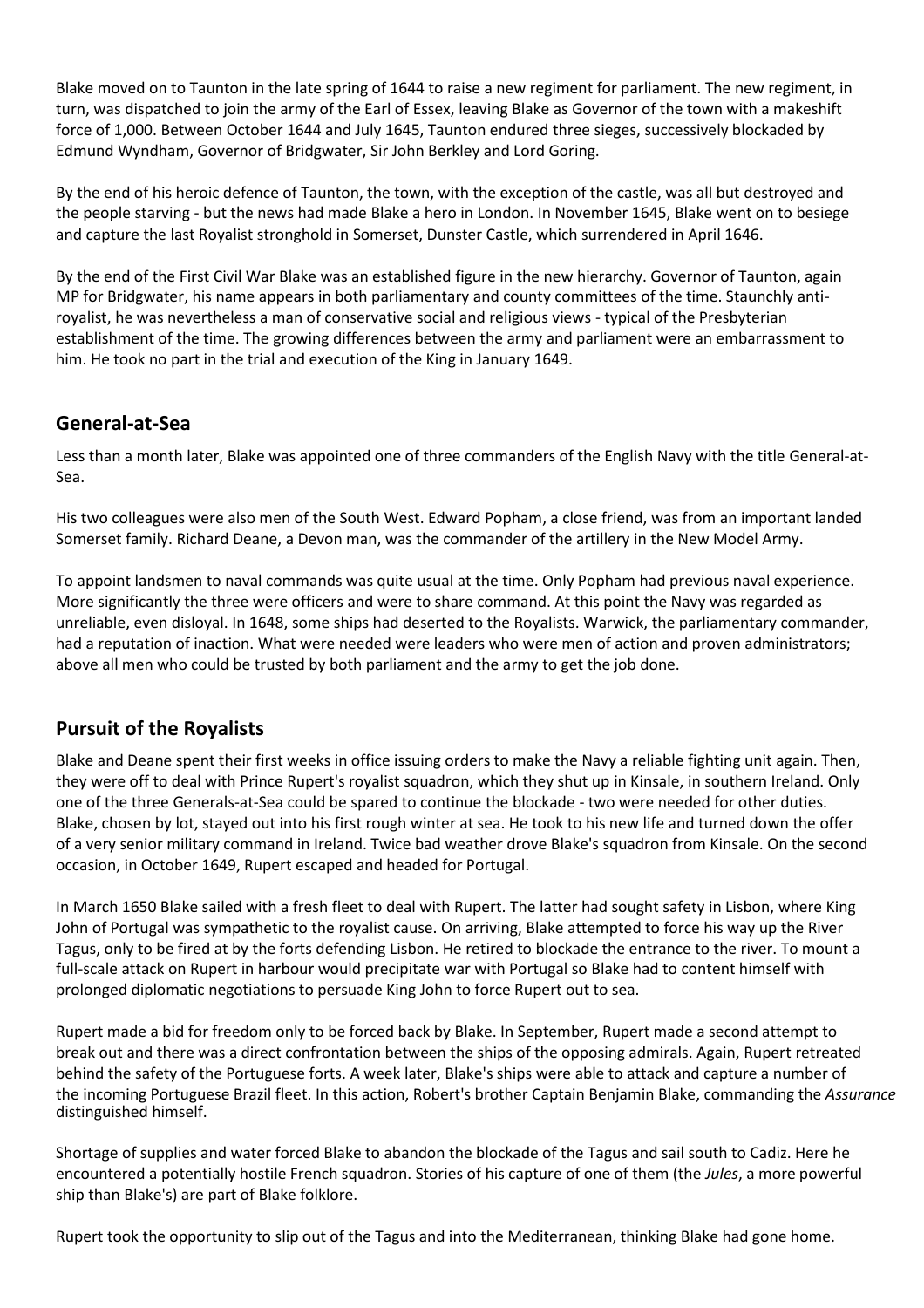When Blake heard the news, he gave chase. In early November part of Rupert's fleet was forced into Cartagena. Blake was not to be frustrated, as he had been at Lisbon, and wrote directly to the King of Spain. Believing they would be handed over by the Spanish authorities, the royalist ships made a dash for freedom. The attempt was botched and the royalist ships were wrecked. Rupert sought safety in a French port. Though Blake never caught him the royalist admiral was no longer a serious threat.

A few royalist strongholds remained. In 1651 Blake led an expedition to the Scilly Isles, where royalist privateers were preying on both English and Dutch vessels. The English government decided that Blake should take the Scilly Isles before the Dutch did.

Blake ordered an attack on the island of Tresco, the key to the capture of the main island. Winds and currents made the first attempt at landing a failure. Despite having narrowly escaped death from an exploding cannon, Blake directed the second successful landing himself. A month later the Royalist commander, Sir John Grenville, surrendered on generous terms.

The Channel Islands also harboured royalist privateers. Blake was sent with an expedition against Jersey, the most strongly held of the islands. Winds and currents again proved difficult. In worsening weather and fading light Blake sent the boats ashore in a combined landing led by seamen, including his own cousin, Captain William Blake. The royalist positions crumbled and it was only a matter of time before Sir George Carteret surrendered, though not before William Blake's ship was driven onto shore, and wrecked with the loss of all hands.

#### **Mediterranean**

In August 1654, the indispensable Blake was sent out to the Mediterranean. France and Spain were at war in Naples. Opinion at home in the corridors of power was divided between those who wanted a confrontation with France for the consistent support that country had given the Royalists and those who favoured war with Spain, the policy which had been traditional since Elizabethan times. In any event, it was in England's interests to see the war between France and Spain prolonged, since while it continued neither was a threat to England.

It is not clear what Blake's precise orders were. There was much secret correspondence between Cromwell and Blake, but we can only guess at its content. It seems that, while Penn was to be sent with an expedition, the "Western Design", to attack Spain in the New World, Blake was to patrol the Straits and the Western Mediterranean to frustrate French actions against the Spanish in Naples and to be on hand should war on Spain be declared. An obvious objective of Blake's mission was to seize the Spanish treasure fleet that came annually from the New World. In a situation of undeclared war the whole mission was a delicate one. It is not surprising that Blake, the most experienced and trustworthy of England's admirals, was given the task.

The presence of Blake's fleet in the Straits did indeed prevent French reinforcements reaching their Mediterranean fleet and deterred the Portuguese from sending their fleet to help the French. On hearing of Blake's arrival in the Mediterranean, the French expedition to Naples retired to Toulon. Blake's first objective had been achieved.

Having been frustrated in one foreign war, Blake now intervened in a second. The Turks and Venetians had been fighting a long war in Crete. The Sultan had sent a squadron to Tunis to persuade its Moslem ruler to throw his fleet behind the attack on Crete. It was not difficult for Blake to find an excuse to attack any Moslem ruler in North Africa, for part of his remit was to free Christian slaves held on the Barbary Coast.

In April 1655, Blake, on his own initiative, attacked the Turkish squadron sheltering at Porto Farina north of Tunis. The larger English ships engaged the shore forts while the frigates went inshore. Boarding parties soon swept away all opposition and all eight Turkish ships were burned. In a confined harbour, with an unfavourable wind, the English ships got to open sea by the novel expedient of 'warping out', i.e. pulling on anchors dropped outside the harbour before entry.

Though the opposition had been feeble and English casualties light, it was a tactic that Blake was to use again against the Spaniards in what was a classic assault on a fleet in harbour. It was just as well that it had been an unequivocal victory, for Blake was almost certainly exceeding his orders. In the event Cromwell was pleased. The victory speeded up the treaty with the neighbouring Moslem power of Algiers and the wholesale release of English, Irish and even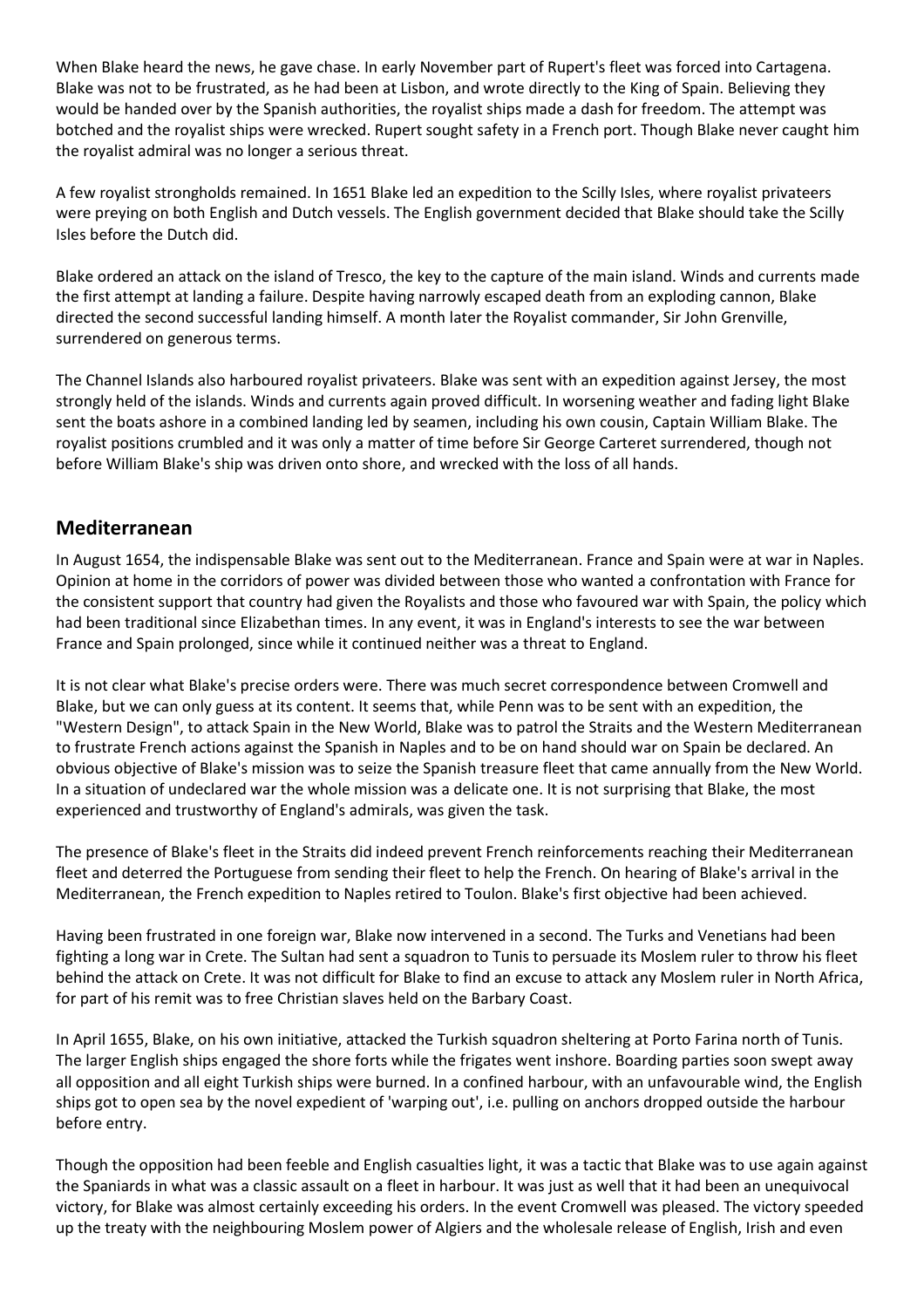Dutch prisoners who had been held as slaves.

Blake, now free to pursue the Spaniards, set off for the Straits where a large Spanish fleet had put to sea. In August Blake sighted the Spanish fleet off Cadiz but did not attack. The swell was too high so that the lower gun ports could not be opened; his orders were not explicit. Were these Blake's excuses, or did Blake know that the Spaniards were not destined for the West Indies? Cromwell was furious. Blake was ordered to remain out to await and ambush the Spanish Plate fleet. He was in no condition to do so. His ships were "foul" i.e. encrusted with marine growth below the waterline, from being out too long in a warm sea, and therefore slow and unmanageable. Short of food, water and other necessities, and with the crews discontented, Blake took the decision to return home in September.

Blake did have some important successes to show, whilst Penn, who had returned from the West Indies the previous month, had less. In the event Blake's show of strength against the French did spur the French to make a treaty with England.

### **Dutch Wars**

For many years, England had been at odds with Holland over worldwide trading rights. The simmering quarrel boiled over into war in May 1652 when Blake's fleet clashed with that of Tromp off Dover. The Anglo-Dutch War was Blake's real baptism of fire. He and the other English commanders were inexperienced in comparison with Dutch admirals such as Martin Tromp, Michiel de Ruyter and Witte de With. In the conflict the Dutch could not afford to give way, so dependent was their country on overseas trade. Control of the English Channel was hotly contested in a series of huge bloody battles. The scale of the fighting was greater than that with the Spanish Armada. Hundreds of ships were involved and there were terrible casualties.

In numbers the fleets were evenly matched. The Dutch ships were more manoeuvrable but carried lighter firepower, usually mounting brass guns, as did other European navies at the time. The English ships drew more water and mounted heavier iron cannon. In the treacherous shallow waters of the Narrow Seas the Dutch had the advantage, but where an English ship could close with one or more Dutch vessels in deep water the English ship always carried the day.

Blake was sent to intercept the Dutch merchant fleet from the East Indies off the Shetland Islands. Bad weather struck. Blake kept his fleet intact but the Dutch were scattered to the winds. Briefly the Dutch commander Tromp was in disgrace, and command passed to the brave but unpopular de With. Meanwhile the Dutch Admiral de Ruyter had been sent down the English Channel to accompany the incoming West Indies fleet. In September, having got the better of Ayscue's squadron and given Penn's squadron the slip, de Ruyter neared home. De With brought his fleet out to escort him.

Blake's fleet met that of de With and de Ruyter on 28th September. More by luck than judgement the English ships got among the Dutch, where their superior fire-power did great execution. The Dutch retreated to the safety of their harbours. The Battle of the Kentish Knock revealed the strengths and weaknesses of the English fleet in a large action. Vice Admiral Penn had run aground, Rear Admiral Bourne and Captain Badiley had been left dangerously exposed. Blake and his colleagues still had much to learn.

The spiraling cost of the war and the expansion of the fleet gave the government cause for concern. Some of those in power thought that now the Dutch had been defeated, the war could be ended. The result was that Blake's fleet became much depleted. The seamen's loyalty was in doubt because they had not been paid. Those ships Blake had under his command near Dover had not been refitted. In November Tromp, now restored to command, put to sea to escort a merchant fleet down the English Channel. His warships outnumbered those of Blake by two to one. Blake's captains advised against engaging the Dutch. Blake ordered his fleet to shadow the Dutch fleet as it sailed southwards, but off Dungeness the two fleets clashed. Blake's own ship became detached from the main battle, and the ships at the rear of Blake's fleet failed to engage. Darkness brought an end to the action, but not before the English fleet lost two warships. The Dutch got their merchant fleet away safely and, in effect, now had control of the Narrow Seas.

The defeat of Dungeness brought bitter recriminations. Blake insisted on a court of enquiry and offered to resign. Six captains, including his brother Benjamin, were disciplined. In the event Robert did not resign and four of the six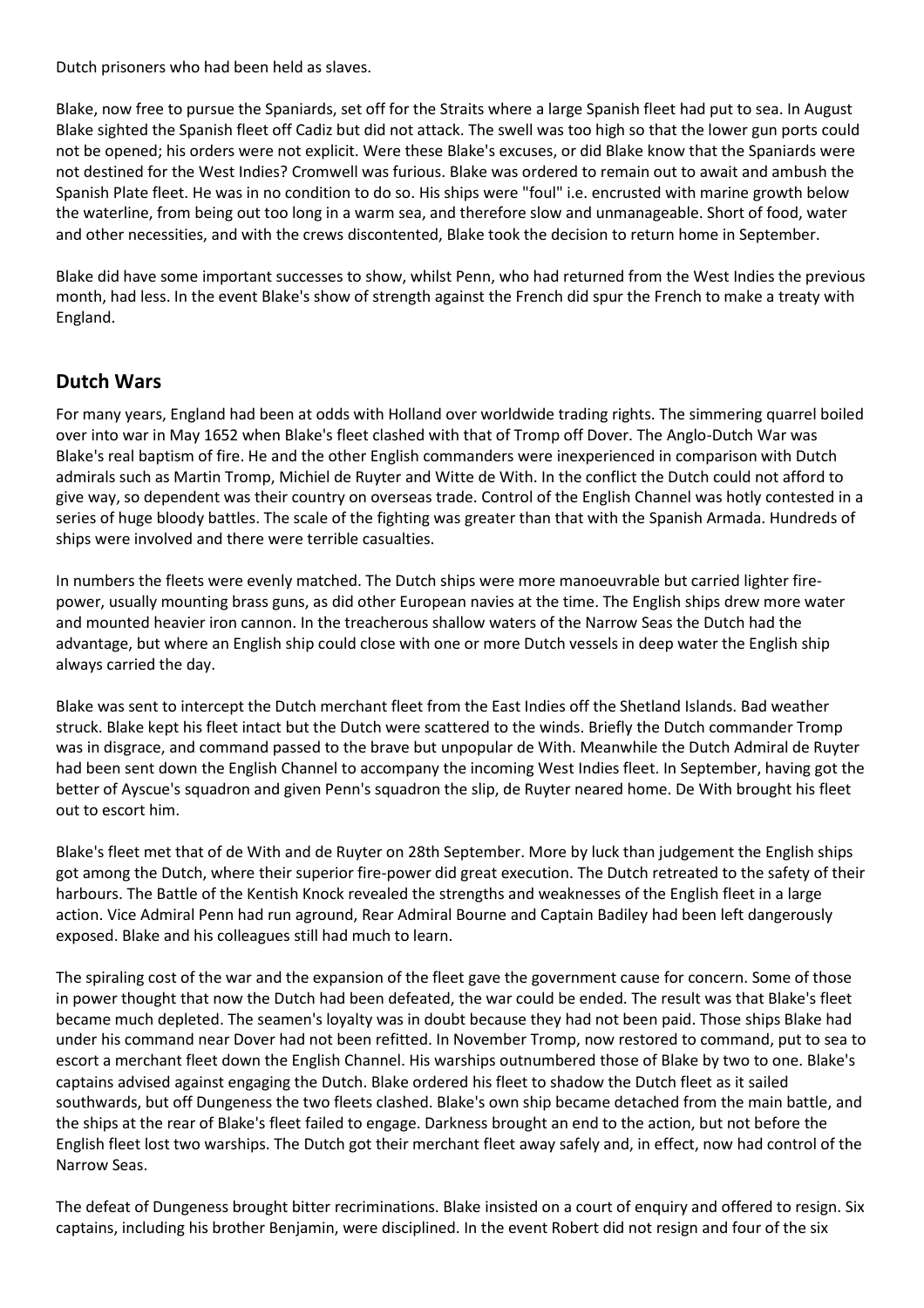captains (including Benjamin Blake) were eventually reinstated. The real lessons of the Battles of the Kentish Knock and Dungeness were learned. New Fighting Instructions and Sailing Instructions were drawn up. The scope for individual captains to interpret their orders began to be curtailed. The use of hired-armed merchant ships was discontinued, since these could not always be relied upon in the heat of action. A new disciplinary code, the Articles of War, was adopted. A new Admiralty Committee was appointed. At Blake's insistence, the pay of the seamen was raised and prize money increased. Parliament voted money to re-provision the fleet.

In February 1653 Tromp began to escort the incoming Dutch merchant fleet up the English Channel. The English admirals were determined to prevent the Dutch making home port. However, the Dutch fleet found the English fleet squadrons scattered and sailed in to take advantage. Blake and Deane in the *Triumph* were hard pressed in the middle of the fighting, while Penn's squadron vainly tried to come to their aid. The prompt action of John Lawson, Blake's Vice Admiral of the Red, saved the day and justified the reorganisation of command after Dungeness.

Monck's squadron arrived and, in deep water off Portland, the English fleet pounded the Dutch warships, whilst Monck's frigates chased the Dutch merchantmen. The battle continued for two days up the Channel as Tromp tried to bring his charges home, until eventually he was forced to seek safety in shallow waters under Cape Griz Nez where the English could not follow.

It was a victory, but not as complete as it might have been. The casualties on both sides were terrible. At least five Dutch ships were sunk, and one flag officer and twelve captains killed. A news sheet of the time gave a graphic description of the captured Dutch prizes that arrived in English ports:

The English suffered too, particularly on the *Triumph*, Blake's flagship. Amongst the eighty casualties on this ship alone were its Captain and Blake's secretary, both killed, and Blake himself, grievously wounded in the thigh. Infection set in and Blake was put ashore. Ignoring the advice of his doctors, he returned to work at the Admiralty. In June, he gathered a makeshift squadron and went to the aid of Monck who was engaged with the Dutch fleet off the Gabbard Shoal.

Blake's arrival had a considerable psychological effect - the sight of his flag raised a cheer in the English ships and convinced the Dutch to seek the safety of shallow water.

Blake's health broke. He was not expected to live and there was speculation about his successor. This time it took his body longer to recover and he was absent from the final conclusive victory over the Dutch at the Battle of Scheveningen in July 1653.

#### **Last Voyage**

Blake had scarcely returned from his previous voyage when he was named to lead a new expedition against Spain. Blake, whose health had been steadily deteriorating, was not fit for sea and asked for a colleague to share his responsibilities. Cromwell appointed one of his close supporters, Edward Mountagu. The two shipmates were very different. However, Mountagu, though much younger and of aristocratic birth, was eager to learn from the dour and ailing republican and quickly charmed his way into the older man's affections.

It was important to get the fleet to sea. There was discontent in the Channel fleet. To prevent any mutiny, money was voted to pay the seamen's arrears and Vice Admiral Lawson, the focus of the discontent, was named second in command of Blake's expedition, to get him out of harm's way. However, Lawson and three captains resigned rather than sail for Spain.

The fleet sailed in March 1656. Blake and Mountagu contemplated an attack on Cadiz and the seizure of Gibraltar, but these ideas were abandoned. Soon the problems of supplying the fleet again became urgent. The English government succeeded in making a treaty with Portugal, thus giving the English friendly ports from which to supply the fleet. Concluding the treaty was not without difficulties. There was an attack on the English representative in Lisbon. Blake and Mountagu waited with increasing impatience for the promised compensation for losses sustained as a result of Portuguese actions in 1650, when Blake had last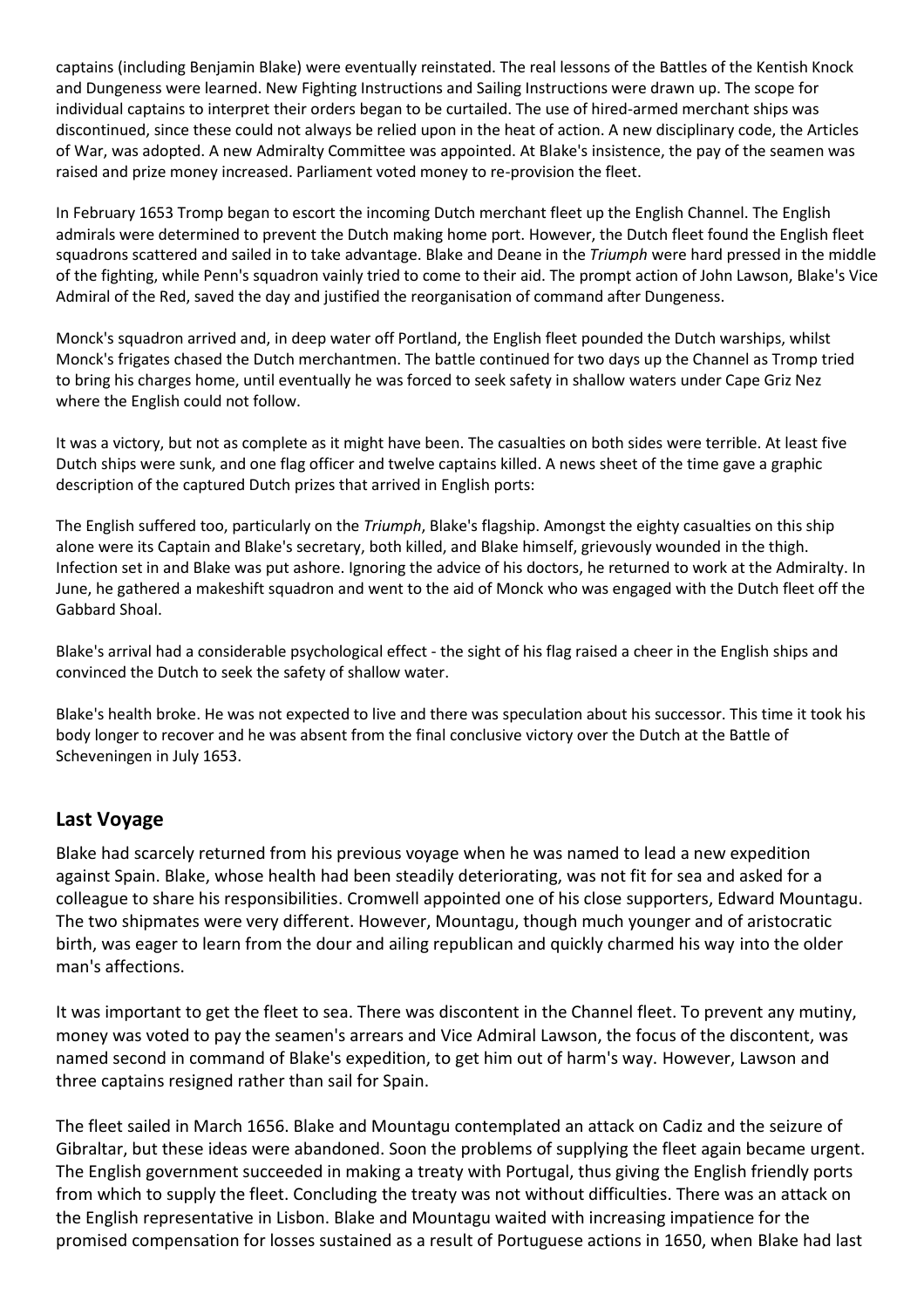visited Lisbon.

It became clear that there would be no dynamic strike against the Spanish fleet and a long blockade was in prospect. Frustrated, Cromwell ordered some of the ships home. Blake tightened the blockade. He sent squadrons to attack Vigo and Malaga. Finally, in September part of a small incoming Spanish treasure fleet was intercepted by Stayner's squadron and captured. Mountagu came home with the larger ships and the treasure, while Blake stayed out through the winter to maintain the blockade and await the arrival of the next Plate fleet. His health was failing, the winter weather was bad and the fleet was short of supplies, but in February 1657, his patience was rewarded with the news that the Plate fleet was approaching. His captains clamoured to give chase. Blake would have none of it. Twice he forestalled them. Only in April, when he was certain that the Spanish treasure ships were at anchor at Santa Cruz de Tenerife in the Canary Islands, and that neither the Spanish battle fleet in Cadiz nor a marauding Dutch squadron under de Ruyter would go to their aid, did he give the order to abandon the blockade of the Spanish coast.

The Spanish ships at Santa Cruz were anchored under the guns of the shore forts. Blake used the same strategy as he had employed at Porto Farina. He selected thirteen larger frigates to sail inshore to attack the ships at anchor, while the remainder of the fleet, including all the more powerful ships, engaged the guns of the shore forts. The captains asked that Stayner lead the attack.

The Spanish resistance was much stiffer than that encountered at Porto Farina. Stayner's ships had to suffer withering fire as they slowly manoeuvred into position to make best use of the superior English gunnery. Once the English did open fire, they made short work of the smaller Spanish ships. The larger Spanish ships were soon caught in the crossfire of Stayner's inshore squadron and the main fleet under Blake in the bay. One by one the other Spanish ships were boarded and set on fire.

It now remained for the inshore squadron to warp out against the wind. Against orders five captains attempted to leave with prizes. Three times Blake ordered them to desist before his order was obeyed and the Spanish ships were fired. All the English ships, many of them badly damaged, managed to drag themselves to safety.

It was Blake's last and greatest victory. The entire Spanish squadron of sixteen ships was destroyed under the guns of their own shore forts, at a cost of two hundred English killed and wounded. More importantly it was a victory for caution, clear planning and discipline. Blake left little to chance, and stubbornly resisted his captains' clamour to chase pell-mell in search of prizes. Earlier he had not the judgement or the control of his captains to achieve this. This was the mature Blake - authoritative and authoritarian - whom Nelson (who failed in a similar attack on Santa Cruz) admired.

In July 1657, the dying man was allowed to return home. His one wish was to set foot on English soil once more. Though his ship, the *George*, was diverted to Plymouth, the old man was not to get his wish. He died as the ship entered Plymouth Sound on 7th August, issuing instructions to the last to help his comrades left blockading the coast of Spain.

Secretary of State Thurloe wrote: *"A very worthy and brave man is gone and a faithful servant of his highness"*

Blake's body was embalmed and carried on his nephew Samuel's ship to Greenwich to lie in state. From there it was taken up the Thames to London in a long procession of barges for a grand state funeral and buried in King Henry VII's Chapel in Westminster Abbey.